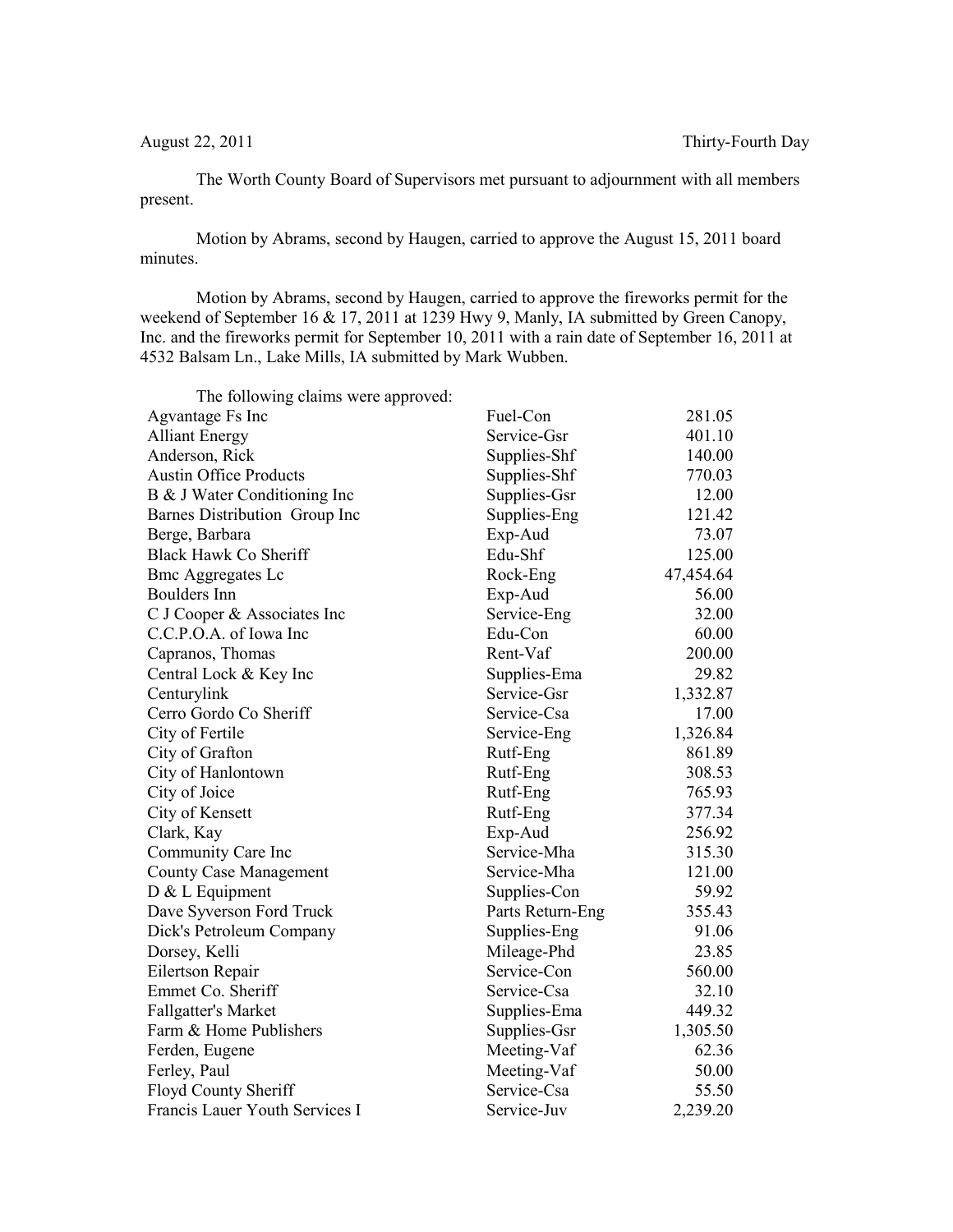| Franklin County Sheriff            | Service-Csa     | 32.00     |
|------------------------------------|-----------------|-----------|
| Franks Repair                      | Service-Shf     | 121.00    |
| Green Canopy                       | Service-Con     | 125.00    |
| Greve Law Office                   | Rent-Att        | 300.00    |
| Greve, Jeff                        | Mileage-Aty     | 23.17     |
| Hackbart, Philip E.                | Meeting-Vaf     | 62.36     |
| Hanlontown Fire Department         | Training-Ems    | 897.86    |
| <b>Heartland Power Coop</b>        | Service-Eng     | 105.00    |
| Hendrikson, Debra                  | Mileage-Phd     | 162.00    |
| Hendrikson, Joy                    | Exp-Wec         | 394.86    |
| Hoiseth, Tarah                     | Mileage-Phd     | 15.50     |
| Hotel Northwood                    | Rent-Soc        | 165.00    |
| Howard County Sheriff's Office     | Service-Csa     | 47.08     |
| Icit                               | Edu-It/Gis      | 22.00     |
| <b>Iowa Dept of Human Services</b> | Service-Mha     | 39,385.12 |
| <b>Iowa Secretary of State</b>     | Fee-Shf         | 790.86    |
| <b>Isac</b>                        | Edu-Con         | 520.00    |
| Isac Group Health                  | Health Ins Prem | 45,992.00 |
| Joe's Collision & Performance      | Service-Shf     | 35.07     |
| Johnson, Hal                       | Rent-Phd        | 940.00    |
| Johnson, Teresa                    | Mileage-Phd     | 83.00     |
| Joice Fire Dept                    | Training-Ems    | 118.00    |
| Kenison, Elizabeth                 | Exp-Rec         | 501.89    |
| Kensett Fire Department            | Training-Ems    | 177.00    |
| Larsen Plumbing                    | Service-Shf     | 68.00     |
| <b>Larson Contracting Central</b>  | Service-Eng     | 528.74    |
| Lexis-Nexis                        | Service-Att     | 128.00    |
| Liberty Square Care Center         | Service-Mha     | 1,979.66  |
| Low's Standard                     | Fuel-Asr        | 75.19     |
| Manly Fire Dept                    | Training-Ems    | 575.00    |
| Manly Junction Signal              | Service-Con     | 551.51    |
| Marshall & Swift Inc               | Service-Shf     | 149.34    |
| Martin Marietta Materials          | Rock-Eng        | 4,327.49  |
| <b>Mason City Business Systems</b> | Service-Shf     | 312.65    |
| Mc Clure Engineering Co            | Service-Ndp     | 7,114.50  |
| Mediacom                           | Service-Con     | 89.95     |
| Mental Health Center               | Service-Mha     | 3,262.91  |
| Mercy Medical Center-North Ia      | Service-Mex     | 3,594.01  |
| Mireles, Sandra                    | Exp-Mha         | 540.24    |
| Mitchell Co Care Facility          | Service-Mha     | 2,002.60  |
| Mitchell Co Sheriff                | Service-Csa     | 25.20     |
| Mueller, Dean A                    | Fuel-Con        | 15.48     |
| Myli, Diane                        | Mileage-Phd     | 10.90     |
| Niacog                             | Service-Tra     | 2,244.73  |
| Northwood Anchor                   | Service-Con     | 749.55    |
| Northwood Electric Inc             | Project-Cap     | 30,000.00 |
| Northwood Fire Department          | Training-Ems    | 3,000.00  |
| Northwood Lumber                   | Supplies-Eng    | 141.86    |
| Northwood True Value               | Supplies-Gsr    | 5.49      |
| Northwood Welding Inc              | Supplies-Eng    | 113.90    |
|                                    |                 |           |